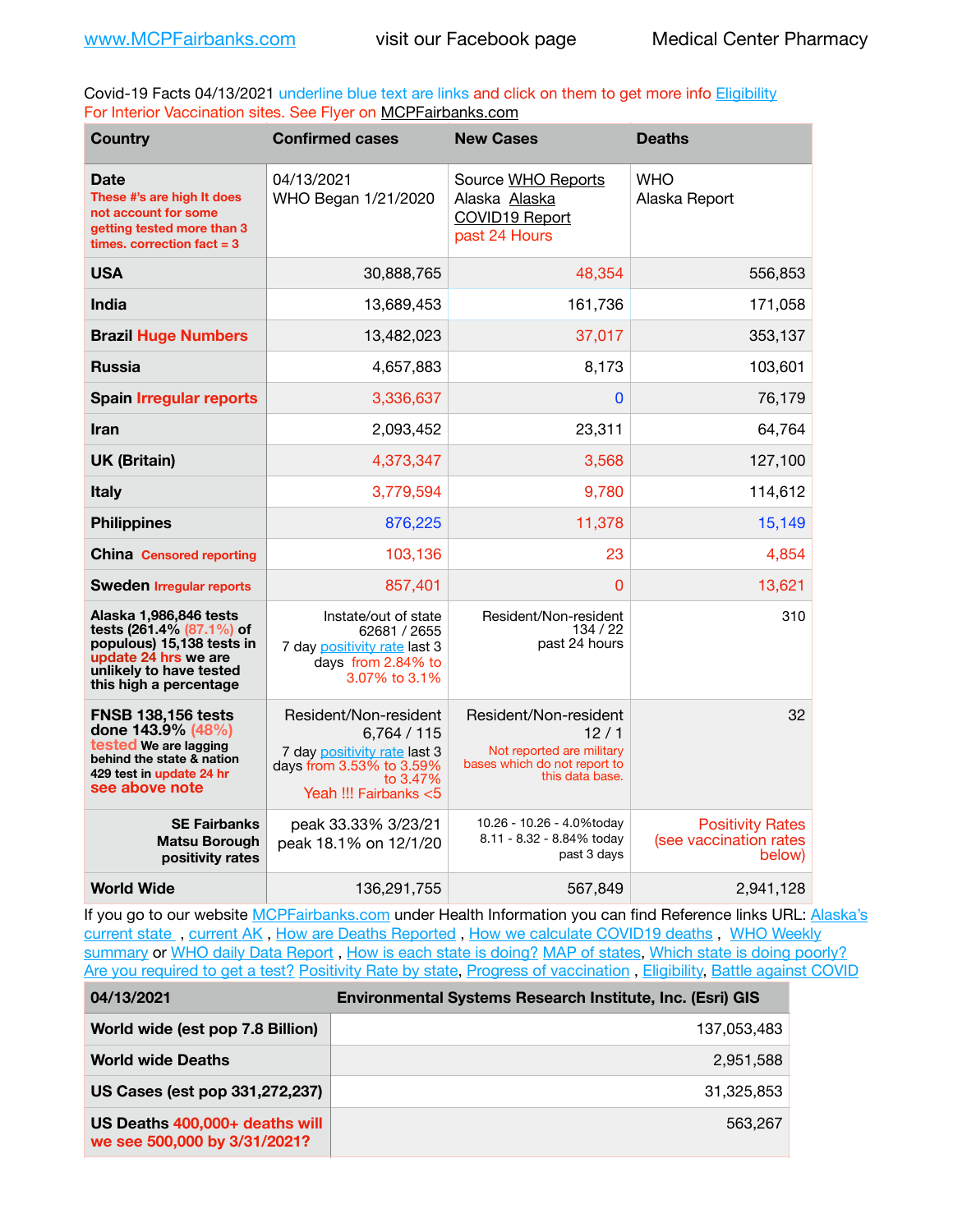## FDA has recommended a pause in the distribution of the Johnson and Johnson vaccine. Due to increase risks of blood thrombosis in young women.

## Impact of COVID-19 on the US Healthcare system

Estimated US Population 331.3 million 189.3% (63.1%) have been tested (626.5 million)

Estimated 5% of US population will test positive for Covid-19 16.56 million (currently 31.3 Million (9.46%) of population tested positive vs Alaska (8.25%) we have currently tested an est. 626.5 million based on 31.3 mill that have tested positive discount some of these numbers by 67% to account for multiple testing of same person.

If 8% will require hospitalization of the 16.56 million positive cases, we would need 1.325 million beds. Estimated by the American Hospital Association there are 800,000 staffed beds available.

The US has 2.8 hospital beds per 1000 our needs could be 56, China had 4.3, Italy 3.2, South Korea 12.3

The USNS Mercy and Comfort added 2,000 staffed beds, not ICU

Of these estimated to be admitted to ICU **860,000**, to ICU beds

 The Needs The US has 16,000 ICU beds we have 68,000-85,000 beds

US could need 299,000 beds with ventilators  $\leq$ 16,000 ventilators

**Summation:** Estimated needs could be 1.325 million hospitalized beds for just COVID-19 patients alone. If positives represents 5% of test run, then approximately 626.5 million have been tested, we have no idea how many tests have been run or how many multiple tests conducted on the same person, resulting in 31.3 million positive tests run with 563,267 with 767 deaths in the past 24 hours, ave 2320/day. In AK, with 62,681 positive cases 8.25% of Alaska, 1,404 hospitalizations, and 310 deaths. Hospitalization rate is 2.24% of those that test positive, Death Rate 0.47% overall or 22.08% of those hospitalized. Those >60 y/o represent 15% of positive cases, yet represent 80% of deaths. 467,499 vaccines given equal approximately 208,812 (27.48%) completed series and 258,687 (34.04%) vaccinated once of population

Normal ICU stay 5-7 days, estimated ICU stay for COVID-19 2-3 weeks and they could tie up a ventilator for that length of time also, helping only 1/3 as many patients.

This is why we need to flatten the curve by social spacing and only essential travel.

Expected Death (these are just estimates based on other countries) if 5% of the US Population (16.56 million) test positive we are now at 29.137 million positive (8.8%) and if

1% die = 165,600 people

2% die = 311,200 people

3% die = 496,800 people

6% die = 993,600 people obviously we have passed the 1.325 million positive cases we are 29.137 million so if 5% of the US population (16.56 million) test positive and 6% of those die = 993,600 deaths if no vaccine, or if 3.09% (511,704) will die, but we are 104.8% of the way there in 52 weeks (1 year).

World wide death rate of positive tests actually 2.15%. The US is at 563,267 1.80% of those actually tested positive, that is 70% lower death rate than when we started in 3/2020 , started at 6%. But we are slipping Death % have gone from 1.67 to 1.82%. There are 7.8 Billion people in the world 331 million live in the US (4.2% of the world's population) 9.46% have tested positive. The US deaths represents 19.08% of the world's death numbers and 22.86% of worldwide confirmed cases.

In comparison to the flu in the US.

CDC Estimates. From 2010 to 2016, the flu-related death rate was between 12,000 and 56,000, with the highest season being 2012 to 2013 and the lowest being 2011 to 2012. Most deaths are caused by complications of the flu, including pneumonia or a secondary bacterial infection of the heart or brain. or 2,000 to 9,333 per year. In 2020 in the US has 19 million cases 180,000 hospitalized and 10,000 (0.052%) have died, typically it is 2% will die, compared to 1.80% with COVID19. 189.3% (US), 261.4% (Alaska), & 143.9% (Fbks) are still too few to protect us from future outbreaks. Experts feel that we need either need people to get infected with the virus and develop antibodies or get vaccinated to create immune antibodies to protect us, that we need >60% of the population to have positive antibody tests and preferably 70-90%, one expert felt they would not feel confident til >85% were positive, to give assurance (herd immunity) in order to go without masks and social distancing. NY City seems to have the highest number at 20%. Testing is so important. Currently we are testing at 45.92 Million tests per month. At this rate to test everyone once it will take 7.14 months or over 0.59 years. To test 3 times it would take 21.43 months or 1.77 years

The [Flu](https://lnks.gd/l/eyJhbGciOiJIUzI1NiJ9.eyJidWxsZXRpbl9saW5rX2lkIjoxMDMsInVyaSI6ImJwMjpjbGljayIsImJ1bGxldGluX2lkIjoiMjAyMTAyMjYuMzYwNDA3NTEiLCJ1cmwiOiJodHRwczovL3d3dy5jZGMuZ292L2ZsdS93ZWVrbHkvb3ZlcnZpZXcuaHRtIn0.ePMA_hsZ-pTnhWSyg1gHvHWYTu2XceVOt0JejxvP1WE/s/500544915/br/98428119752-l) (Influenza kills approximately 1-2% of those infected ([1.6% positivity in Alaska](http://dhss.alaska.gov/dph/Epi/id/SiteAssets/Pages/influenza/trends/Snapshot.pdf) zero deaths for flu), SARS killed 800 people total, COVID19 appears to kill  $1.80\% > 563,267$  of those that test positive (9.46% of US COVID) or 0.2% less deadly than the flu and seems to be more contagious. (Seems to spread more readily) Flu [rates dropped from 300 to single digits this year](https://lnks.gd/l/eyJhbGciOiJIUzI1NiJ9.eyJidWxsZXRpbl9saW5rX2lkIjoxMDEsInVyaSI6ImJwMjpjbGljayIsImJ1bGxldGluX2lkIjoiMjAyMTAyMjYuMzYwNDA3NTEiLCJ1cmwiOiJodHRwOi8vZGhzcy5hbGFza2EuZ292L2RwaC9FcGkvaWQvUGFnZXMvaW5mbHVlbnphL2ZsdWluZm8uYXNweCJ9.oOe3nt2fww6XpsNhb4FZfmtPfPa-irGaldpkURBJhSo/s/500544915/br/98428119752-l) note the start of mask wearing impacted flu numbers.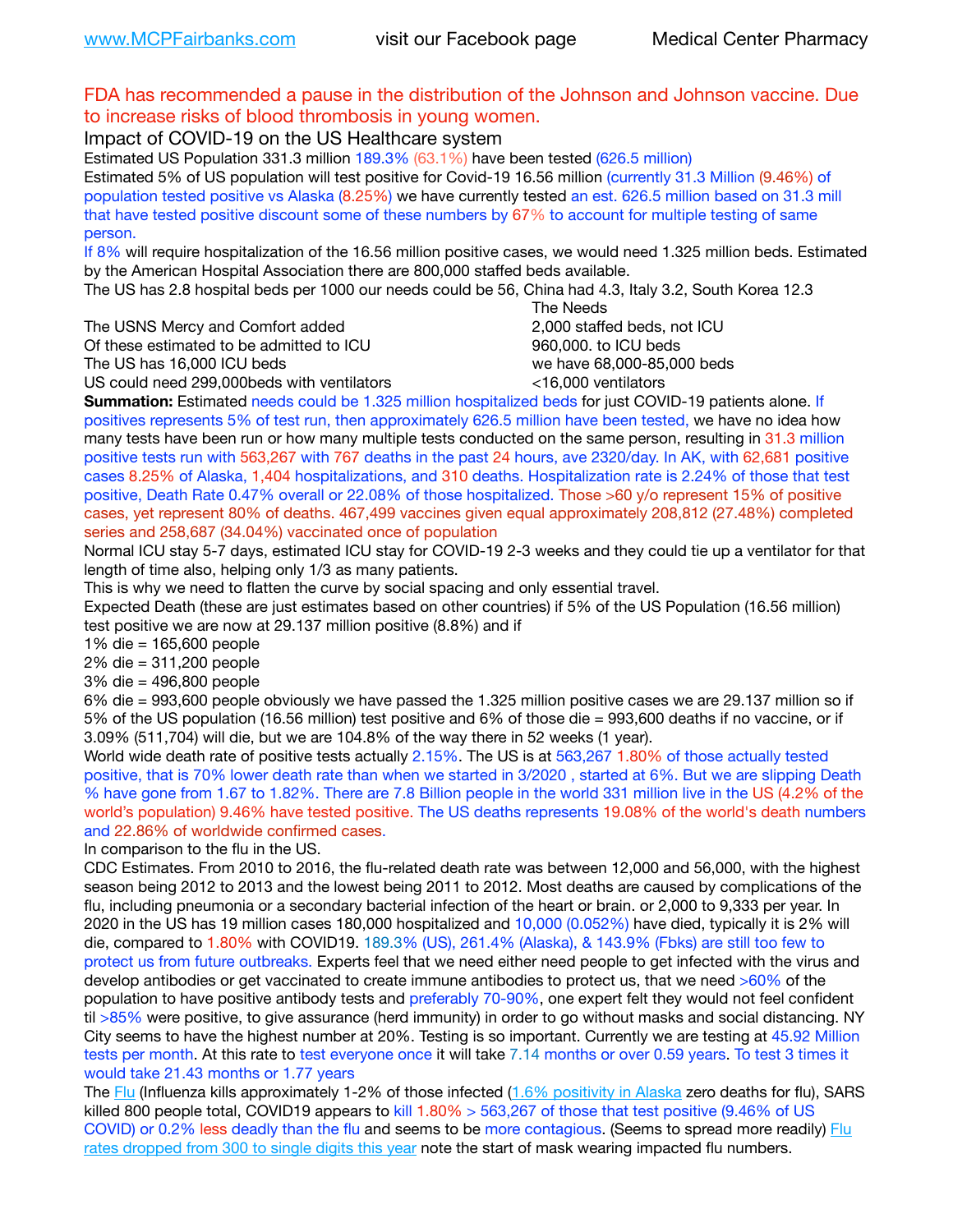Alaska has 62,681 so far, 6,764 in Fairbanks or 1 of every 9 of Alaskans, and with 32 of 310 deaths 1 in 10, the first case was transient foreign airline crew member. Interesting, the Source of Alaska's SARS-Cov2 virus originated not from East Asia by travelers or the west coast (Washington where it was first observed) , but came from the east coast of the US, and they were inoculated first from Europe, accordingly from New York's Governor and CDC. Currently 36 Variants known, only 6 of major concern in the US. (Europe's (china's)) Primary, plus an Ohio variant (COH.20G/501Y), California, [UK](https://www.cdc.gov/coronavirus/2019-ncov/transmission/variant-cases.html) (B.1.1.7), (7) South African (1.351), and (2) Brazil (P.1), we have seen 5, Europe's (China) [variant,](https://www.webmd.com/lung/news/20210318/cdc-who-create-threat-levels-for-covid-variants?ecd=wnl_cvd_031921&ctr=wnl-cvd-031921&mb=kYbf7DsHb7YGjh/1RUkcAW0T6iorImAU1TDZh18RYs0=_Support_titleLink_2) California, Brazil, UK, South Africa, in Alaska so far, the last 3 in particular as they have a 50% increase in transmissibility vs 20% in the others over the China variant.

**Best practice protection** is good personal Hygiene do not touch eyes, nose, mouth, wash hands frequently for at least 20-30 seconds, before you touch your face, and observe personal spacing of 6-18 feet. Remove your shoes in your house, frequently clean surface areas, let the cleaner sit 15-20 sec before wiping off. **We are recommending to wear any kind of mask.**

Drug treatment is being researched, but as yet not been verified, only suggested. Best to isolate those sick and isolate those most susceptible (old and preconditioned with risk factors)

**Risk factors:** Cardiovascular disease (56.6%), Obesity (41.7%), Diabetes (33.8%), age >60, respiratory problems, especially smokers or those who vape, High Blood Pressure

If you have been exposed self isolate for 2-4 weeks

One episode in China, a man tested negative for 27 days before showing symptoms. So Isolation may want to be considered up to 4 weeks not just 10-14 days.

Italy 1 in 10 positive cases admitted to ICU due to Hypoxic failure requiring mechanical ventilation. In NY it was 1 in 7 that required hospitalization, of the 5700 hospitalized 2634 were discharged (79% (2081)) or added (21%(553)), 9 in 10 put on a ventilator died.

Public policy development and education is important. **How Long does Covid-19 stay on objects** Air (droplets in air, sneeze/cough) up to 3 hours

| All (dioplets in all, sileeze/cough) | ap to o nours |                            |
|--------------------------------------|---------------|----------------------------|
| Copper                               | 4 hrs         |                            |
| skin (SARS-COV2)                     | 9.04 hrs      | (Influenza virus 1.82 Hrs) |
| droplets on skin (sneeze)            | 11 hours      |                            |
| Cardboard (Amazon Box)               | 24 hrs        |                            |
| Plastic surfaces/Stainless Steel     | 72 hours      |                            |
|                                      |               |                            |





#### Updated graph numbers. Project outward

| FIUCCL UULWAIU                                                             |     |                    |
|----------------------------------------------------------------------------|-----|--------------------|
| Exhalation can spray                                                       |     | $1.5$ m $(4.9$ ft) |
| spittle (droplets)                                                         |     |                    |
| Coughing                                                                   | 2 m | (6.6 ft)           |
| Sneeze                                                                     | 6 m | (19.7 ft)          |
| Development of immune response                                             |     |                    |
| Early viral testing tests to see if you currently have the virus.          |     |                    |
| Later antibody testing tells us if you have been exposed and survived.     |     |                    |
| But does not tells us if you have immunities to the virus. We will need to |     |                    |
| have both tests done in order to open the community                        |     |                    |
| Viral Antigen and Viral RNA tells us you have the disease and can          |     |                    |

spread the disease and can or are currently sick.

IgM (short term) and IgG (long term antibodies) tells us you have experienced the virus or had the vaccine, and got over it. You may be resistant if your [antibody levels](https://www.cdc.gov/coronavirus/2019-ncov/lab/resources/antibody-tests.html) are high enough. [Current](https://l.facebook.com/l.php?u=https://www.itv.com/news/2020-10-26/covid-19-antibody-levels-reduce-over-time-study-finds?fbclid=IwAR3Dapzh1qIH1EIOdUQI2y8THf7jfA4KBCaJz8Qg-8xe1YsrR4nsAHDIXSY&h=AT30nut8pkqp0heVuz5W2rT2WFFm-2Ab52BsJxZZCNlGsX58IpPkuVEPULbIUV_M16MAukx1Kwb657DPXxsgDN1rpOQ4gqBtQsmVYiWpnHPJo2RQsU6CPMd14lgLnQnFWxfVi6zvmw&__tn__=-UK-R&c%5B0%5D=AT1GaRAfR_nGAyqcn7TI1-PpvqOqEKXHnz6TDWvRStMnOSH7boQDvTiwTOc6VId9UES6LKiOmm2m88wKCoolkJyOFvakt2Z1Mw8toYWGGoWW23r0MNVBl7cYJXB_UOvGklNHaNnaNr1_S7NhT3BSykNOBg) [View of antibodies/immunity](https://www.livescience.com/antibodies.html)[.](https://www.itv.com/news/2020-10-26/covid-19-antibody-levels-reduce-over-time-study-finds) We have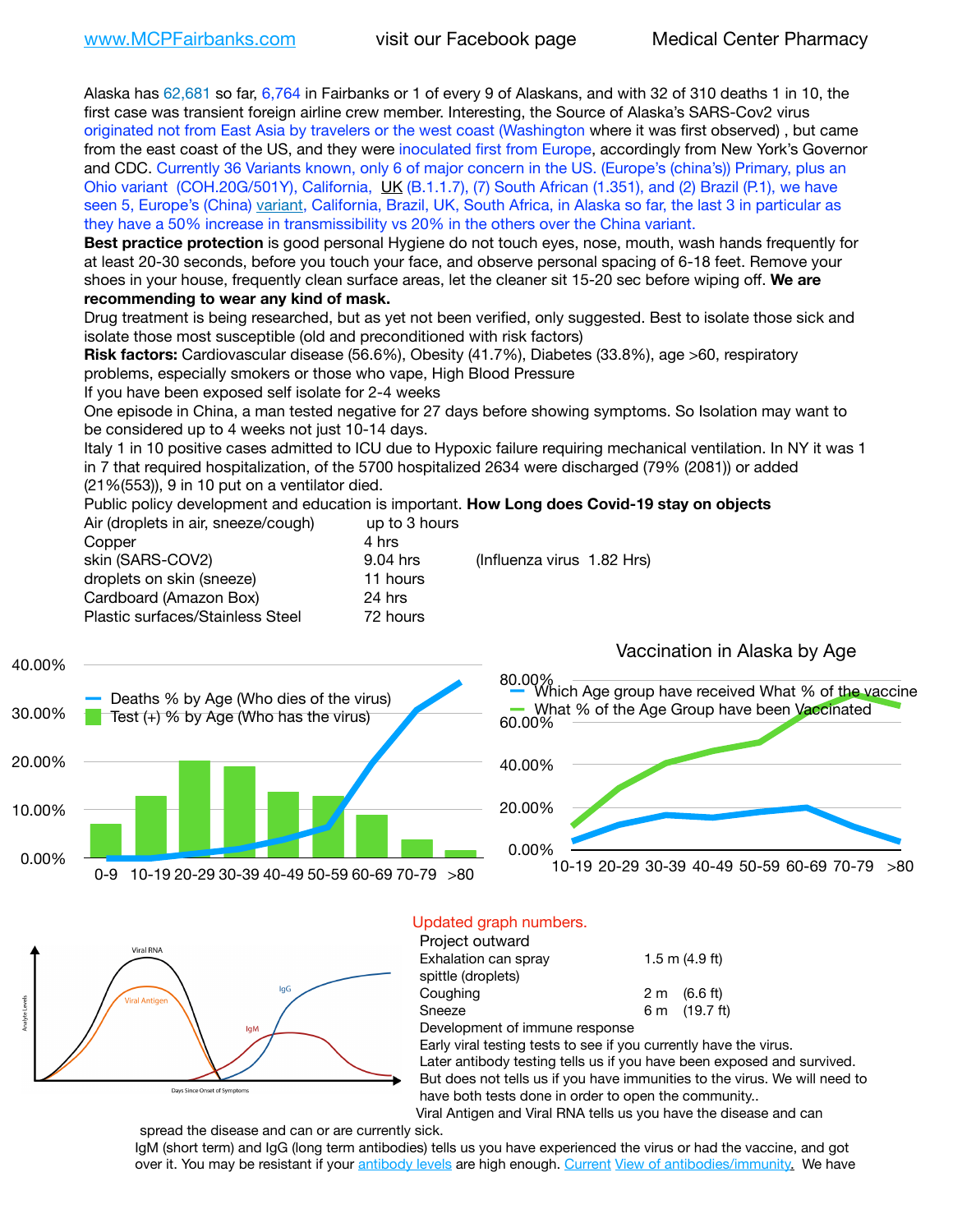tested currently 261.4% (87.1%) of the Alaskan population and over little over 189.3% (63.1%) of the US population, discount these numbers by 67% to reflect multiple testing of the same person. To be safe, we need at least 25% to see if we are making progress, [60%](https://www.jhsph.edu/covid-19/articles/achieving-herd-immunity-with-covid19.html) to [barely qualify](https://www.nature.com/articles/d41586-020-02948-4) to be safe, and [70-90%](https://www.mayoclinic.org/herd-immunity-and-coronavirus/art-20486808) to be assured we will not see a second wave of sickness. Some experts will [not feel safe til we are at 85%.](https://www.bannerhealth.com/healthcareblog/teach-me/what-is-herd-immunity)

Three types of clinical laboratory COVID-19 or SARS-CoV-2 tests are being developed:

Molecular Gene sequencing (current method), Viral antigen (testing parts of the virus), Host antibody tests (serology). They detect the virus in different ways.

Mask & [Mask Usage:](https://www.nationalgeographic.com/history/2020/03/how-cities-flattened-curve-1918-spanish-flu-pandemic-coronavirus/) N95 filter out 95% of the particles in the air 3 microns in size or larger.

Mold sizes are about 10-12 microns in size. Bacteria are larger, so is dust

Gas molecules and viruses are smaller. PM2.5 are 2.5 microns in size.

**Viruses** can be 1 micron in size, 0.3 micron in size, or 0.1 microns in size, so they **will pass right through**. **We recommend wearing any mask, the mask may provide up to 5 times the protection** ver **wearing no mask at all**. It still **does not protect** the wearer from contracting the infection, it **can inhibit** the spreading, something is **better than nothing at all**.

**Remember there is a clean side ( the side towards you) and a dirty side,** the side to the contaminated air is dirty. If you are COVID positive then this is reversed. When handling the mask, do not touch the dirty side and then touch your face, Wash properly your hands first after touching the dirty side before touching your face. If you are infected the dirty side is the inside surface of the mask. Wash your homemade mask in hot water wash >133F (for at least 10 minutes) and rinse to sanitize with high heat >133F Plus and a weak bleach or peroxide (not Both) the mask. Daily if possible. If you are a frontline health care provider with a homemade fabric mask 2 hours. Do not touch the dirty side.

**Alcohol solutions** should be 60-80% alcohol **70%** is optimal. **Keep wet and rub 30 seconds**, or Happy Birthday song sung 3 times. **Hydrogen peroxide diluted to 2%** or 4 teaspoonful per quart of water (20ml per 946ml) Bleach the same ratio **Vinegar and ammonia are good cleaning agents, but not disinfectants**. **Do not mix** any of these agents together, toxic fumes can result. **Disinfectants, in order to be effective**, should remain on the applied surface, to be cleaned moist **(wet) for 30 seconds to 4 minutes** depending on material. Caution may dissolve glue or adhesives or bleach and discolor items, check with manufacturers. Do not let it get inside electronic devices. UV (10 minutes), [UV light](http://www.docreviews.me/best-uv-boxes-2020/?fbclid=IwAR3bvFtXB48OoBBSvYvTEnKuHNPbipxM6jUo82QUSw9wckxjC7wwRZWabGw) only kills where it can see.

#### **Myths**

Taking hot baths, using colloidal silver, eating garlic soup, gargling with bleach are not proven to be effective. We have already seen using chloroquine taking the wrong form in the wrong dose can be fatal, one death and one critically injured. (see Arizona couple after listening to the president)

**We have heard of all kinds of cures.** To date there is no curative or preventative treatments, only supportive therapy. At this point there is **no proof** that Quinine, zinc, Hydroxychloroquine, Chloroquine, or Vitamin C works. As they say wives-tale at best, irresponsible reporting most likely. We have seen no information that they work, ineffective dosing issues, over-dosing issues, permanently killing the senses of smell or taste, inappropriate usage, cardiac arrhythmias, and death from the usage of these agents have been reported.

The virus may die out with heat of summer, or cold weather, this is a myth, There are a couple of studies at show the virus can withstand 98F. We know the body tries to use up to 104F to potentiate our immune system, to kill viruses. Taking NSAID, Aspirin, Ach-Inhibitors, Arb's and you get the COVID-19 infection are not contraindicated and no clinical evidence that says you should stop any of these classes of medications. It would be misguided and ill advised if you did so In other words, Unless your doctor makes changes, keep taking your medications unless told to do otherwise.

As of 12/21/20, DHSS is aware of 11 reports regarding possible allergic reactions from Alaska's hospitals to CDC: Bartlett Regional Hospital (8), Providence Alaska (2) and Fairbanks Memorial Hospital (1). Two were identified as anaphylaxis and one of those resulted in hospitalization for ongoing monitoring. In the other three cases, symptoms were mild and not considered anaphylaxis. Symptoms have resolved in all cases and the hospitalized patient has been discharged and is doing well. The CDC said there appears to be no obvious geographic clustering of these reactions, nor was a specific production lot involved. People who experience anaphylaxis after the first dose should not receive a second dose, according to CDC recommendations.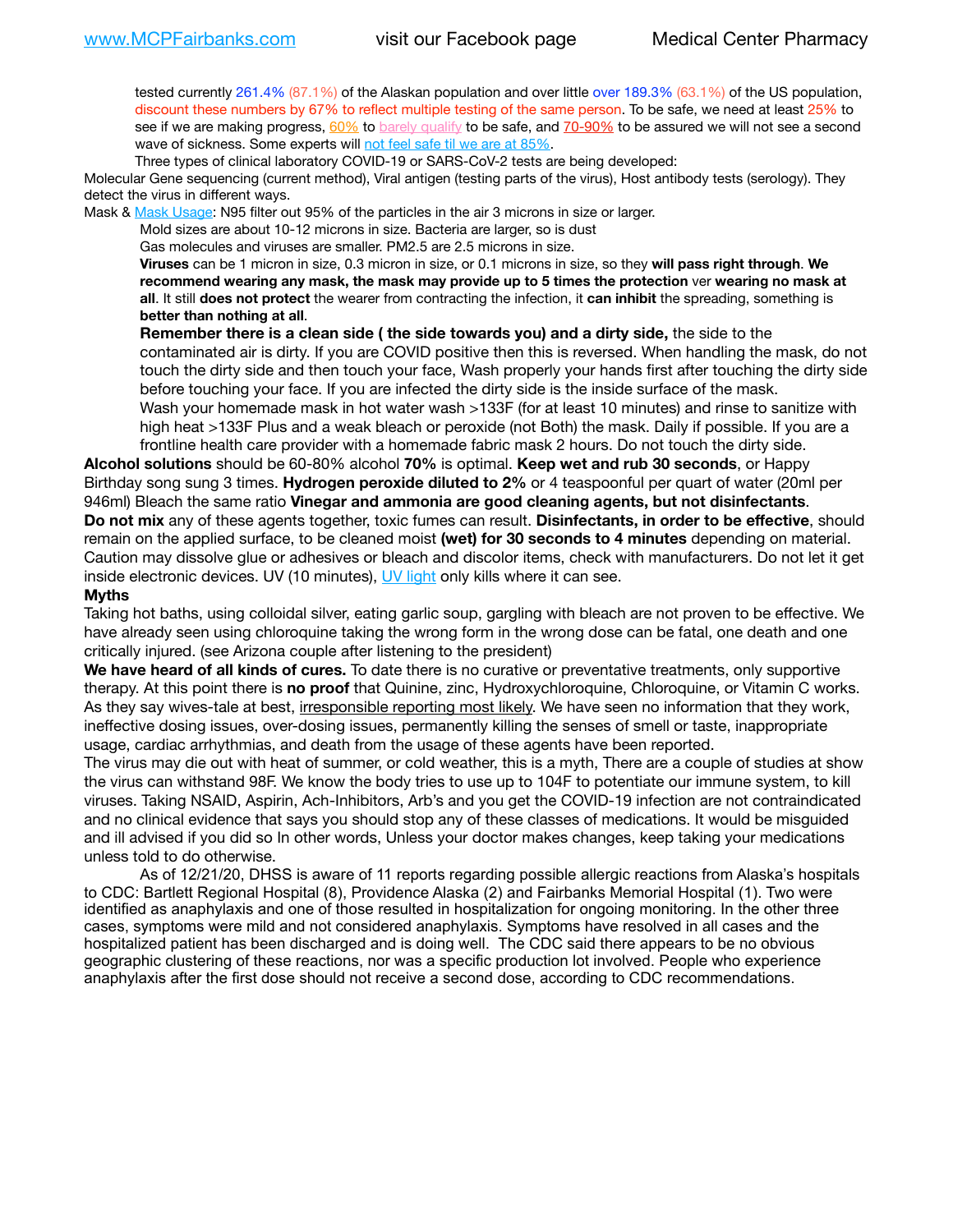Most Alaska adults have at least one ongoing condition that increases their chances of getting seriously ill with COVID-19.



| <b>Conflict</b>                                | <b>Combat Death</b> | Past 24 hours |
|------------------------------------------------|---------------------|---------------|
| <b>Revolutionary War</b>                       | 8,000               |               |
| <b>Civil War</b>                               | 214,938             |               |
| <b>World War I</b>                             | 53,402              |               |
| <b>World War II</b>                            | 291,557             |               |
| <b>Korean Conflict</b>                         | 33,686              |               |
| Vietnam                                        | 47,424              |               |
| <b>Gulf War</b>                                | 149                 |               |
| Afghanistan                                    | 1,833               |               |
| Iraq                                           | 3,836               |               |
| <b>1918 Flu</b>                                | 675,000             |               |
| 9/11 deaths                                    | 2,977               |               |
| COVID19 deaths from 1/20/2020<br>to 04/13/2021 | 563,267             | 767           |

Check our website [www.MCPFairbanks.com](http://www.MCPFairbanks.com) for the 13 testing sites in the interior of Alaska.

Alaska is in Phase 2, Where everyone over the age of 16 years old qualify to receive the vaccination. Those under the age of 16 will be announced at a later time, pending research results from The companies producing the vaccines and the FDA approval process. Be sure to keep and save your proof of vaccination cards as you may need it for travel purposes in the future.

Gao Fu, the director of the China Centers for Disease Control, admitted on 4/10/2021 that the country's vaccines don't exactly give Covid-19 a knockout blow. One study from Brazil found that the vaccine from the Chinese company Sinovac was 50.4% effective, compared to Pfizer's 97%. Fu said the government is looking for ways to boost effectiveness.

# Many Alaskans live with underlying health concerns

You can not change your age but you can affect change with other risk factors. Nov. 17, 2020 for more information check out [Alaska DHSS Insights](http://dhss.alaska.gov/dph/Epi/id/Pages/COVID-19/blog/20201117.aspx)

Epidemiologists within the Section of Chronic Disease Prevention and Health Promotion analyzed reports from about 8,500 randomly-selected Alaska adults who participated in the annual [Behavioral Risk Factor Surveillance System \(BRFSS\)](http://dhss.alaska.gov/dph/Chronic/Pages/brfss/default.aspx) telephone survey between 2016 and 2018. About 67% of Alaska adults — two out of three — have at least one of the following ongoing health concerns that have been shown to increase chances for serious illness from COVID-19: